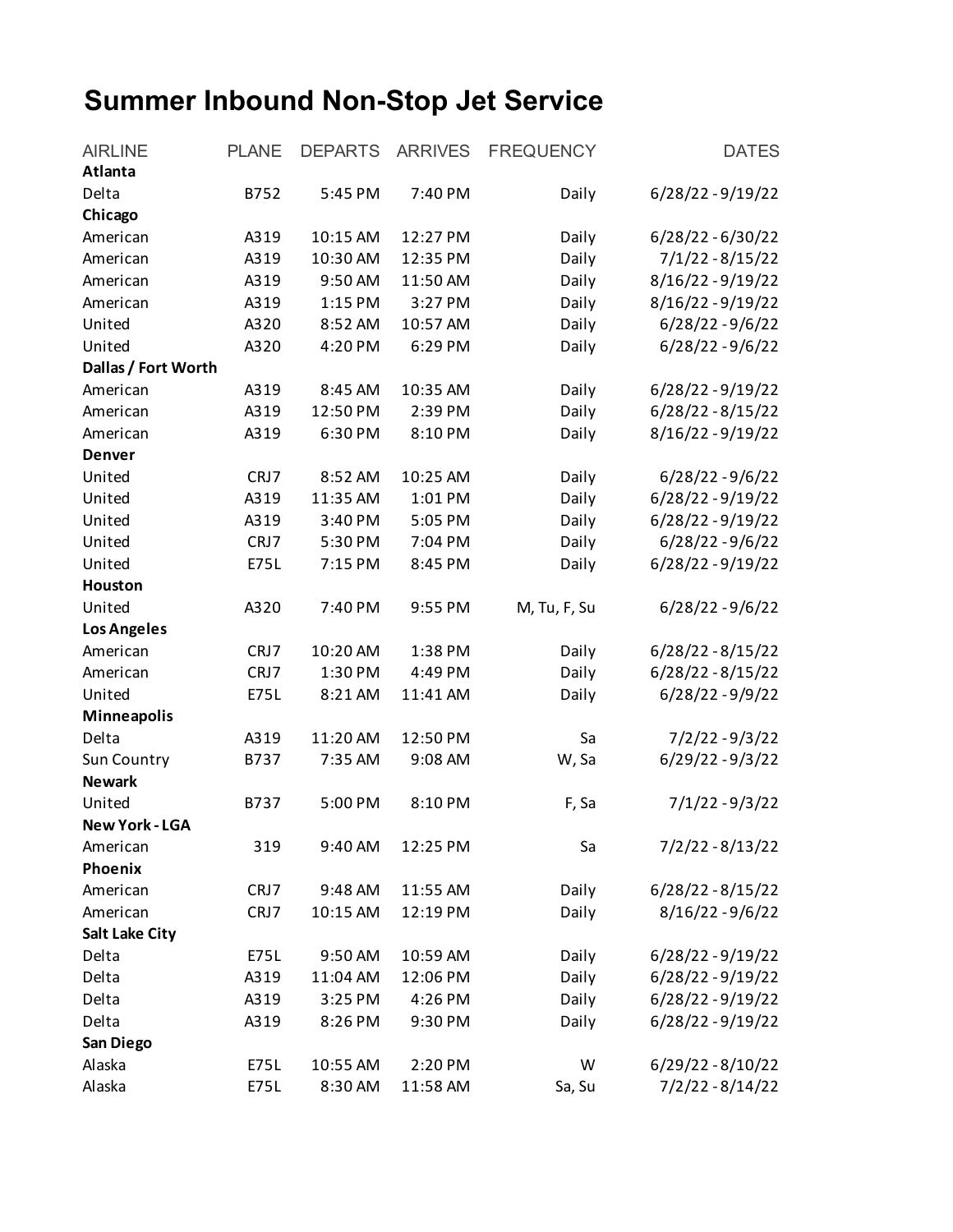| <b>San Francisco</b> |      |                    |                   |       |                     |
|----------------------|------|--------------------|-------------------|-------|---------------------|
| Alaska               | E75L | 11:40 AM           | $2:49 \text{ PM}$ | Daily | $6/28/22 - 8/15/22$ |
| United               | A319 | $6:25$ PM          | $9:28 \text{ PM}$ | Daily | $6/28/22 - 9/6/22$  |
| <b>Seattle</b>       |      |                    |                   |       |                     |
| Alaska               | B737 | $3:30$ PM          | 6:20 PM           | Daily | $6/28/22 - 9/6/22$  |
| Alaska               | B737 | $12:45 \text{ PM}$ | $3:39$ PM         | Daily | $9/7/22 - 9/19/22$  |

## **Summer Outbound Non-Stop Jet Service**

| <b>AIRLINE</b>        | <b>PLANE</b> | <b>DEPARTS</b> | <b>ARRIVES</b> | <b>FREQUENCY</b> | <b>DATES</b>        |
|-----------------------|--------------|----------------|----------------|------------------|---------------------|
| Atlanta               |              |                |                |                  |                     |
| Delta                 | B752         | 7:15 AM        | 12:51 PM       | Daily            | 6/29/22 - 9/19/22   |
| Chicago               |              |                |                |                  |                     |
| American              | A319         | 3:19 PM        | 7:23 PM        | Daily            | $6/28/22 - 8/15/22$ |
| American              | A319         | 12:05 PM       | 4:00 PM        | Daily            | 8/16/22 - 9/19/22   |
| American              | A319         | 5:20 PM        | 9:25 PM        | Daily            | 8/16/22 - 9/19/22   |
| United                | A320         | 9:00 AM        | 12:57 PM       | Daily            | $6/28/22 - 9/6/22$  |
| United                | A320         | 1:10 PM        | 5:07 PM        | Daily            | $6/28/22 - 9/6/22$  |
| Dallas/Fort Worth     |              |                |                |                  |                     |
| American              | A319         | 11:15 AM       | 3:01 PM        | Daily            | $6/28/22 - 8/15/22$ |
| American              | A319         | 1:25 PM        | 5:10 PM        | Daily            | $6/28/22 - 8/15/22$ |
| American              | A319         | 8:05 AM        | 11:40 AM       | Daily            | 8/16/22-9/19/22     |
| American              | A319         | 2:08 PM        | 5:50 PM        | Daily            | 8/16/22 - 9/19/22   |
| <b>Denver</b>         |              |                |                |                  |                     |
| United                | A320         | 7:10 AM        | 8:37 AM        | Daily            | 6/28/22 - 9/19/22   |
| United                | CRJ7         | 11:02 AM       | 12:36 PM       | Daily            | $6/28/22 - 9/6/22$  |
| United                | <b>E75L</b>  | 12:44 PM       | 2:19 PM        | Daily            | $6/28/22 - 9/6/22$  |
| United                | A319         | 2:38 PM        | 4:05 PM        | Daily            | 6/28/22 - 9/19/22   |
| United                | E7W          | 5:50 PM        | 7:17 PM        | F                | $7/1/22 - 9/2/22$   |
| United                | E7W          | 5:50 PM        | 7:17 PM        | Daily            | $9/7/22 - 9/19/22$  |
| <b>Houston</b>        |              |                |                |                  |                     |
| United                | A320         | 7:00 AM        | 11:07 AM       | Daily            | $6/28/22 - 9/6/22$  |
| <b>Los Angeles</b>    |              |                |                |                  |                     |
| American              | CRJ7         | 12:25 PM       | 1:50 PM        | Daily            | $6/28/22 - 8/15/22$ |
| United                | CRJ7         | 7:45 AM        | 9:15 AM        | Daily            | $6/28/22 - 9/6/22$  |
| <b>Minneapolis</b>    |              |                |                |                  |                     |
| Delta                 | A319         | 1:40 PM        | 4:50 PM        | Sa               | $7/2/22 - 9/3/22$   |
| Sun Country           | 737          | 10:05 AM       | 1:25 PM        | W, Sa            | $6/29/22 - 9/3/22$  |
| <b>Newark</b>         |              |                |                |                  |                     |
| United                | B737         | 7:00 AM        | 1:14 PM        | Sa, Su           | $7/2/22 - 9/4/22$   |
| <b>New York - LGA</b> |              |                |                |                  |                     |
| American              | A319         | 1:30 PM        | 7:49 PM        | Sa               | $7/2/22 - 8/13/22$  |
| Phoenix               |              |                |                |                  |                     |
| American              | CRJ7         | 2:05 PM        | 4:00 PM        | Daily            | $6/28/22 - 9/6/22$  |